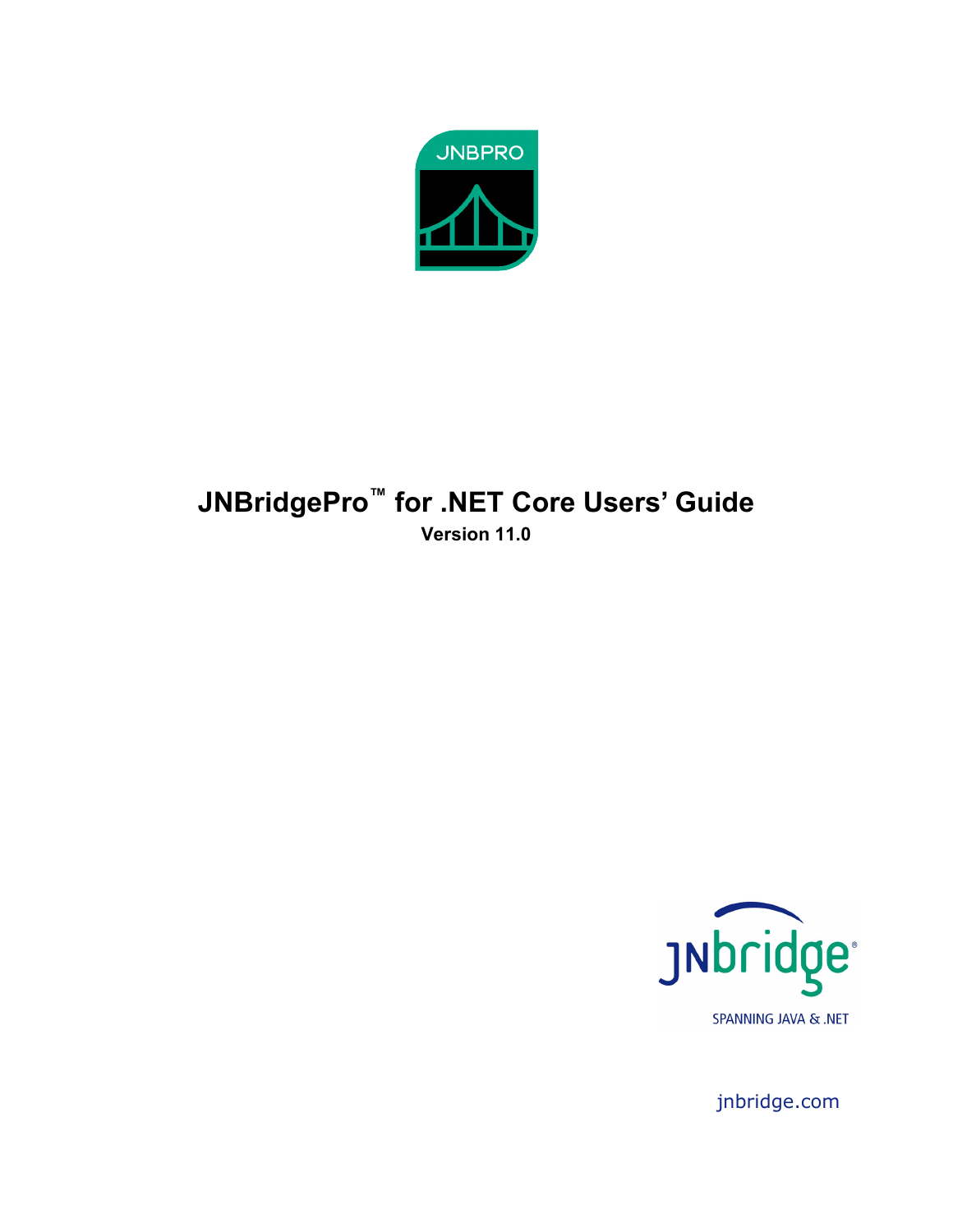JNBridge, LLC jnbridge.com

COPYRIGHT © 2001–2021 JNBridge, LLC. All rights reserved.

JNBridge is a registered trademark and JNBridgePro and the JNBridge logo are trademarks of JNBridge, LLC

Java is a registered trademark of Oracle and/or its affiliates.

Microsoft, Visual Studio, the Visual Studio logo, and Windows are trademarks, or registered trademarks of Microsoft Corporation in the United States and/or other countries.

Eclipse and Eclipse Ready are the trademarks of Eclipse Foundation, Inc.

Linux is the registered trademark of Linus Torvalds in the U.S. and other countries.

All other marks are the property of their respective owners.

This product includes software developed by the Apache Software Foundation (http://www.apache.org/).

September 27, 2021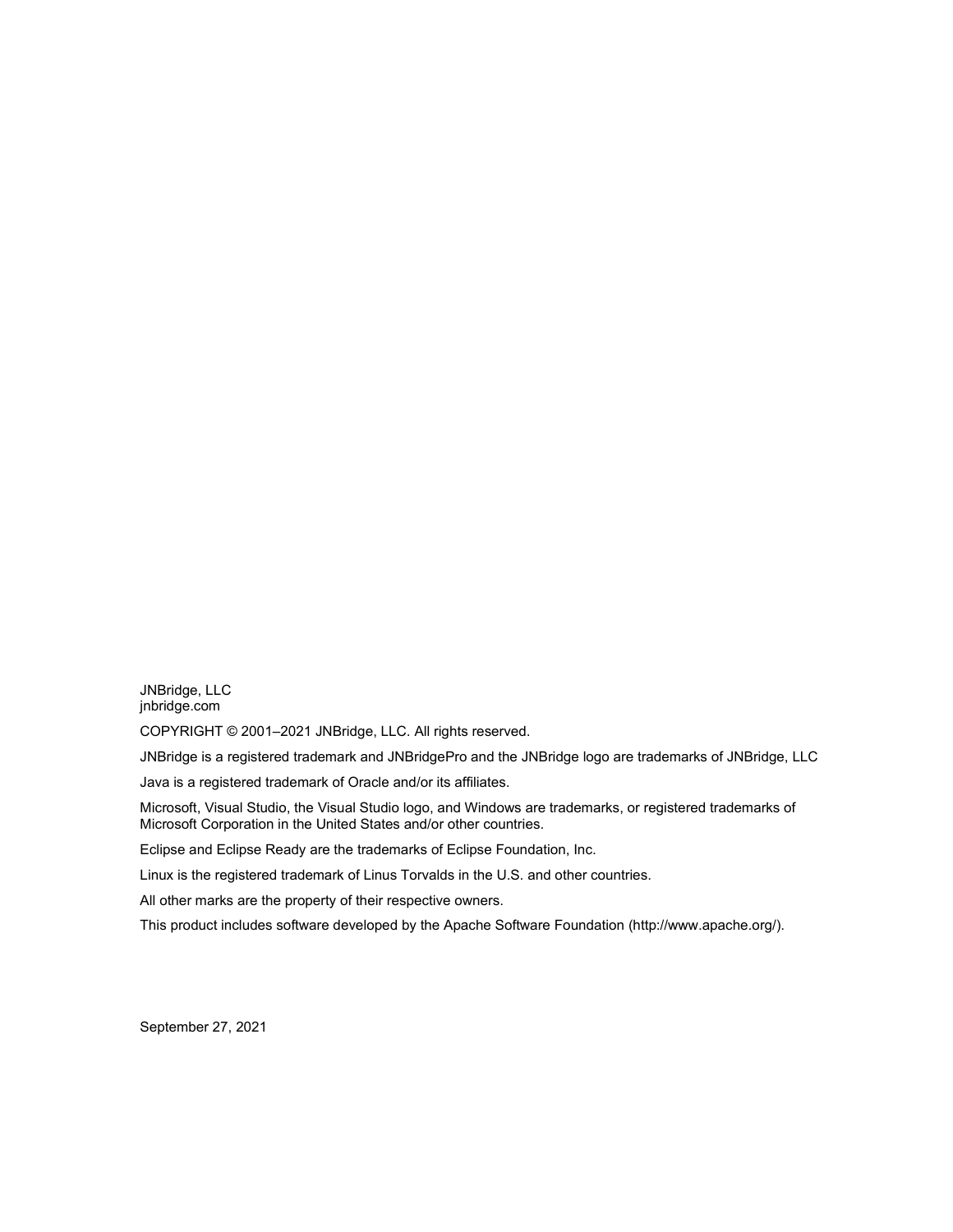

# <span id="page-2-0"></span>**Table of Contents**

| JNBridgePro <sup>™</sup> for .NET Core Users' Guide                                    | 1                       |
|----------------------------------------------------------------------------------------|-------------------------|
| <b>Table of Contents</b>                                                               | 3                       |
| <b>Preface</b>                                                                         | 4                       |
| <b>System Requirements</b>                                                             | $\boldsymbol{4}$        |
| Differences between .NET Framework and .NET Core versions of JNBridgePro               | $\overline{\mathbf{4}}$ |
| <b>Proxy generation</b>                                                                | 4                       |
| <b>Components</b>                                                                      | 5                       |
| Configuration                                                                          | 6                       |
| .NET-side configuration file examples                                                  | 8                       |
| .NET Core-to-Java projects using TCP/binary communications                             | 8                       |
| <b>Example .NET Core-to-Java projects using shared memory communications (Windows)</b> | 8                       |
| Example .NET Core-to-Java projects using shared memory communications (Linux)          | 9                       |
| Java-to-.NET Core projects using TCP/binary communications                             | 9                       |
| <b>Example: Java-to-.NET Core projects using shared memory communications</b>          | 9                       |
| Licensing                                                                              | 10                      |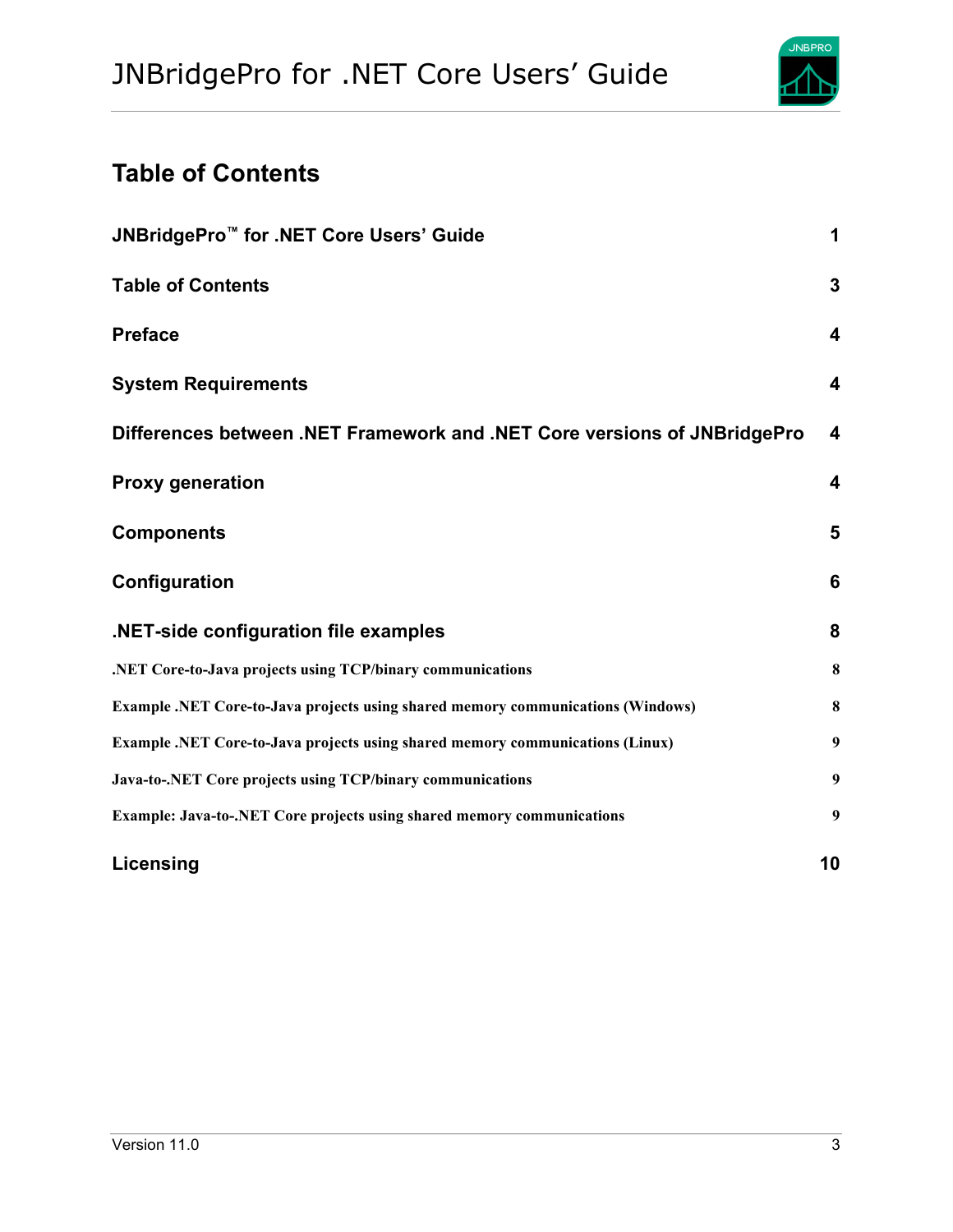

## <span id="page-3-0"></span>**Preface**

JNBridgePro for .NET Core is a variant of JNBridgePro that allows interoperability between .NET Core (and .NET 5) code and Java code. It works very similarly to the way that traditional JNBridgePro (for .NET Framework) works. This document explains how JNBridgePro for .NET Core works, when it differs from traditional JNBridgePro. If you have a question on how to use JNBridgePro for .NET Core, and you cannot find the answer here, you should consult the *JNBridgePro Users' Guide*, where you are likely to find the answer.

## <span id="page-3-1"></span>**System Requirements**

The .NET side of applications using JNBridgePro must run on .NET Core 3.0 or 3.1 or .NET 5. The Java side must run on Java 5 through 17.

The .NET side can run on any Windows or Linux platform on which .NET Core 3.0/3.1 and .NET 5 is supported (except for shared memory on ARM32, ARM64, and Alpine Linux). (MacOS X is not currently supported.) For a full list of supported platforms, see <https://github.com/dotnet/core/blob/master/release-notes/3.0/3.0-supported-os.md> or similar Microsoft documentation. Depending on the platform (as indicated in the abovementioned documentation), 32-bit, 64-bit, or both, may be supported.

The Java side can run on any platform that that supports Java 5 through Java 17. Please see Oracle documentation for further information.

## <span id="page-3-2"></span>**Differences between .NET Framework and .NET Core versions of JNBridgePro**

The following features of "traditional" JNBridgePro are not available in JNBridgePro for .NET Core:

- Failover.
- HTTP/SOAP communications.
- Embedding of Java UI elements in .NET Windows Forms and WPF applications
- Embedding of .NET Windows Forms and WPF elements in Java AWT, Swing, or SWT applications.

## <span id="page-3-3"></span>**Proxy generation**

To generate .NET proxy DLLs for .NET Core-to-Java projects, you must use a proxy generation tool (either the standalone GUI-based tool, command-line tool, or Visual Studio plugin) from the "traditional" JNBridgePro that works with .NET Framework 4.x. This means that such proxies must be generated on a Windows machine with .NET Framework 4.x installed. The resulting proxies will work with .NET Core applications. The reason that there is no .NET Core-targeted proxy generation tool for .NET Core-to-Java projects is that while .NET Core allows the creation of dynamic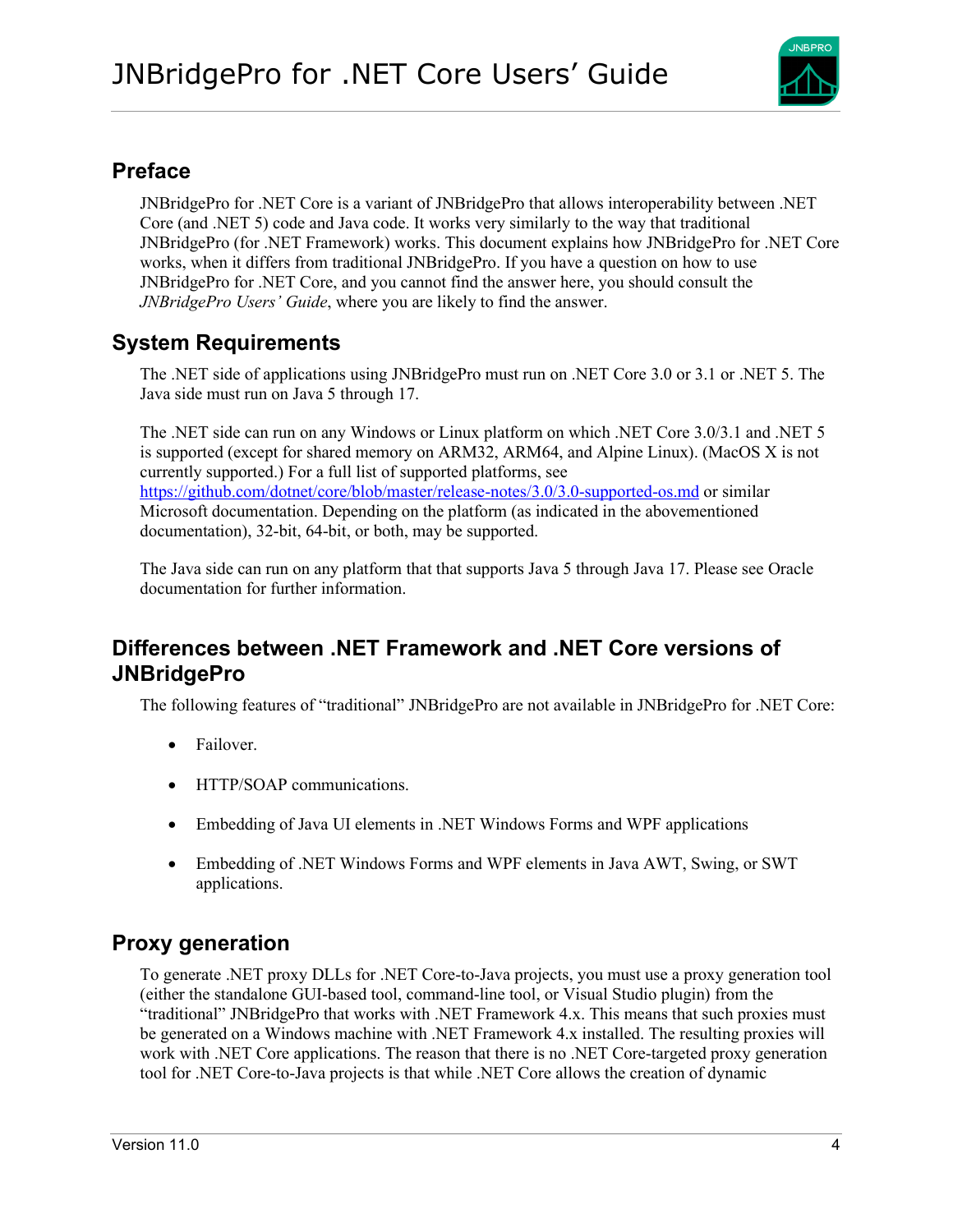

assemblies (something that is used in the proxy generation tool) in memory, it does not currently allow these dynamic assemblies to be written out to disk as DLL files. We hope that this will be remedied in future versions of .NET Core (there is a package being developed on GitHub that is designed to do this), but it is not ready for use in a product.

To generate Java proxy JAR files for Java-to-.NET Core projects, we provide a proxy generation tool designed to work with .NET Core. This proxy generation tool is command-line only. (.NET Core 3.0 does support Windows Forms and WPF applications, but only on Windows, and we wanted this tool to work on all platforms supported by .NET Core and Java.) This command-line-based proxy generation tool works in the same way as the command-line-based "traditional" proxy generation tool in the Java-to-.NET direction. (See the *Users' Guide* for more details.) If you attempt to use this proxy generation tool to generate proxy DLLs for .NET Core-to-Java projects, it will display an error message.

#### <span id="page-4-0"></span>**Components**

JNBridgePro for .NET Core includes a number of components. Note that applications are distributed as framework-dependent DLLs, not as framework-independent EXEs.

- inbproxy.dll: The command-line proxy generation tool for generating proxy JAR files for Java-to-.NET Core projects. jnbpcommon.dll, which is also part of the "traditional" JNBridgePro proxy generation tool, is not needed in the .NET Core-targeted tool. Also, JNBProxy.deps.json and JNBProxy.runtimeconfig.json – both these files must be in the same folder as jnbproxy.dll.
- registrationTool.dll: A command-line version of the registration tool that can run on .NET Core. Also, registrationTool.deps.json and registrationTool.runtimeconfig.json – both these files must be in the same folder as registrationTool.dll.
- jnbdotnetside.dll: A command-line version of the .NET-side for Java-to-.NET Core projects that can run on .NET Core. Also, jnbdotnetside.deps.json and jnbdotnetside.runtimeconfig.json – both these files must be in the same folder as registrationTool.dll.
- inbshare.dll: The central JNBridgePro .NET-side runtime component. It performs the same functions as the jnbshare.dll in the "traditional" JNBridgePro.

To run, jnbshare.dll depends on the following NuGet packages, which must be downloaded and included with your project:

- o Microsoft.Extensions.Configuration.Abstractions
- o Microsoft.Extensions.Configuration.Binder
- o Microsoft.Extensions.Configuration.Json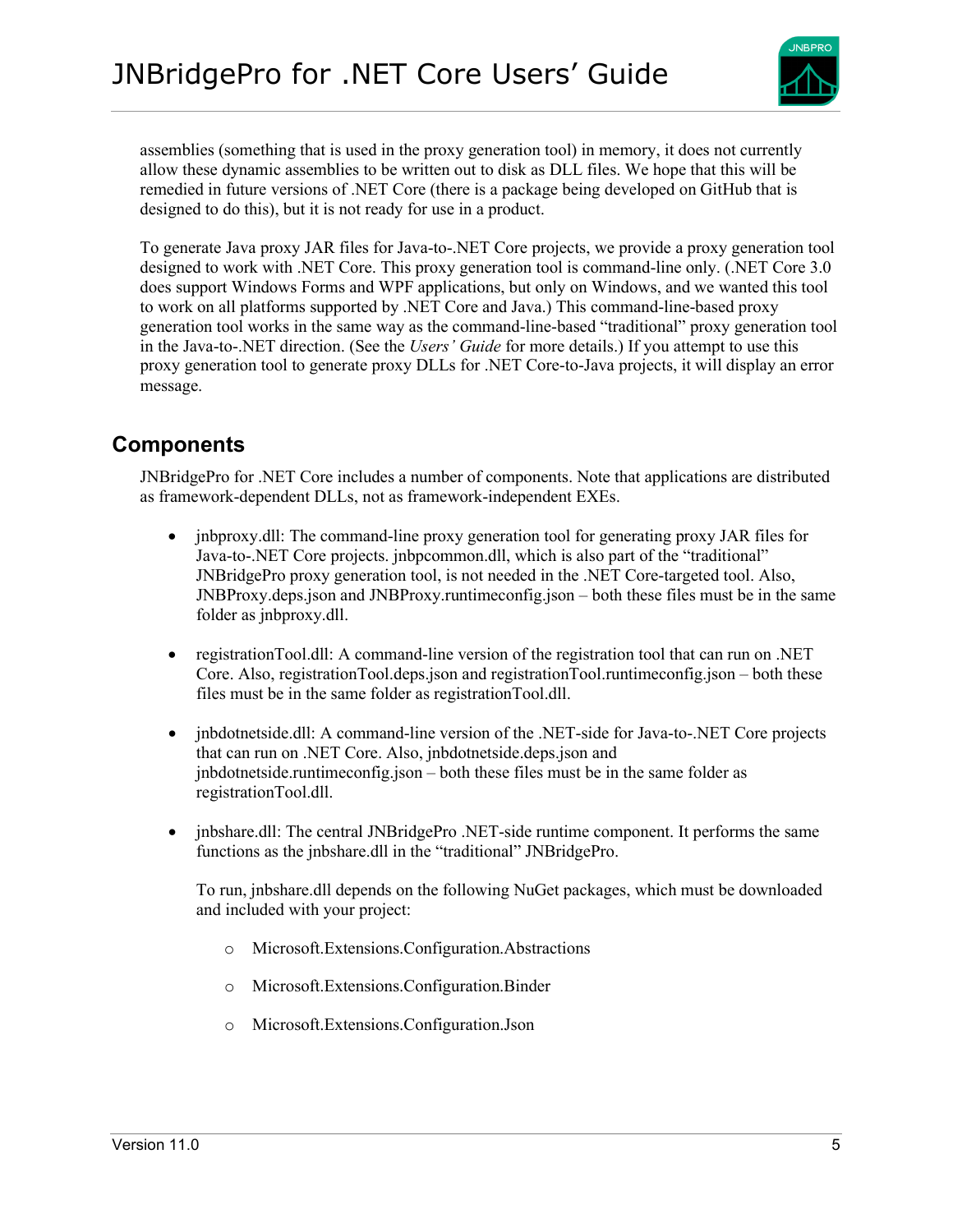

- jnbsharedmem\_x64.dll, jnbsharedmem\_x86.dll, libJNBSharedMem\_x64.so: The .NET-side runtime component containing functionality supporting shared memory communication, for 64-bit Windows, 32-bit Windows, and 64-bit Linux, respectively. Use the particular version as appropriate for your application. Alternatively, include all of them and the appropriate one will be used, depending on underlying platform and process bitness. Only 64-bit Linux is being supported.
- jnbjavaentry x64.dll, jnbjavaentrry x86.dll, and libJNBJavaEntry x64.so: .NET-side runtime components containing functionality for shared memory in the Java-to-.NET Core direction, for 64-bit Windows, 32-bit Windows, and 64-bit Linux, respectively. Use the particular version as appropriate for your application. Alternatively, include all of them and the appropriate one will be used, depending on underlying platform and process bitness. Only 64 bit Linux is being supported.
- inbjavaentry2.dll: .NET-side runtime components containing additional functionality for shared memory in the Java-to-.NET Core direction. It will work on all supported .NET Core platforms. Note that, unlike "traditional" JNBridgePro, there is only a single version of this assembly, not multiple versions depending on the bitness of the application's process.
- inbauth x64.dll, inbauth x86.dll, inbauth x64.so: Components containing licensing functionality for JNBridgePro, for 64-bit Windows, 32-bit Windows, and 64-bit Linux, respectively. Use the particular version as appropriate for your application. Alternatively, include all of them and the appropriate one will be used, depending on underlying platform and process bitness. Only 64-bit Linux is being supported.

All the above components are version 11.0.

Use the same Java-side components (jnbcore.jar and bcel-5.1-jnbridge.jar) that are used in "traditional" JNBridgePro.

### <span id="page-5-0"></span>**Configuration**

One of the biggest differences between traditional JNBridgePro and JNBridgePro for .NET Core is that the .NET Core version uses JSON to specify JNBridgePro configuration. This is because .NET Core applications do not use app.config files. If configured using configuration files rather than programmatically, an application using JNBridgePro for .NET Core must have a file jnbridgeConfig.json, with the following form:

```
{
  "dotNetToJavaConfig": {
     "scheme": "jtcp or sharedmem",
     "host": "remote host name or IP address",
     "port": remotePortNumber,
     "useSSL": "true or false",
     "SSLAlternateServerNames": [ "list", "of", "acceptable server names" ],
     "SSLClientCertificateLocation": "path to client certificate",
     "SSLClientCertificatePassword": "client certificate password, if necessary",
     "SSLClientCertificatePasswordFileLocation": 
       "path to file containing client certificate password, if necessary",
```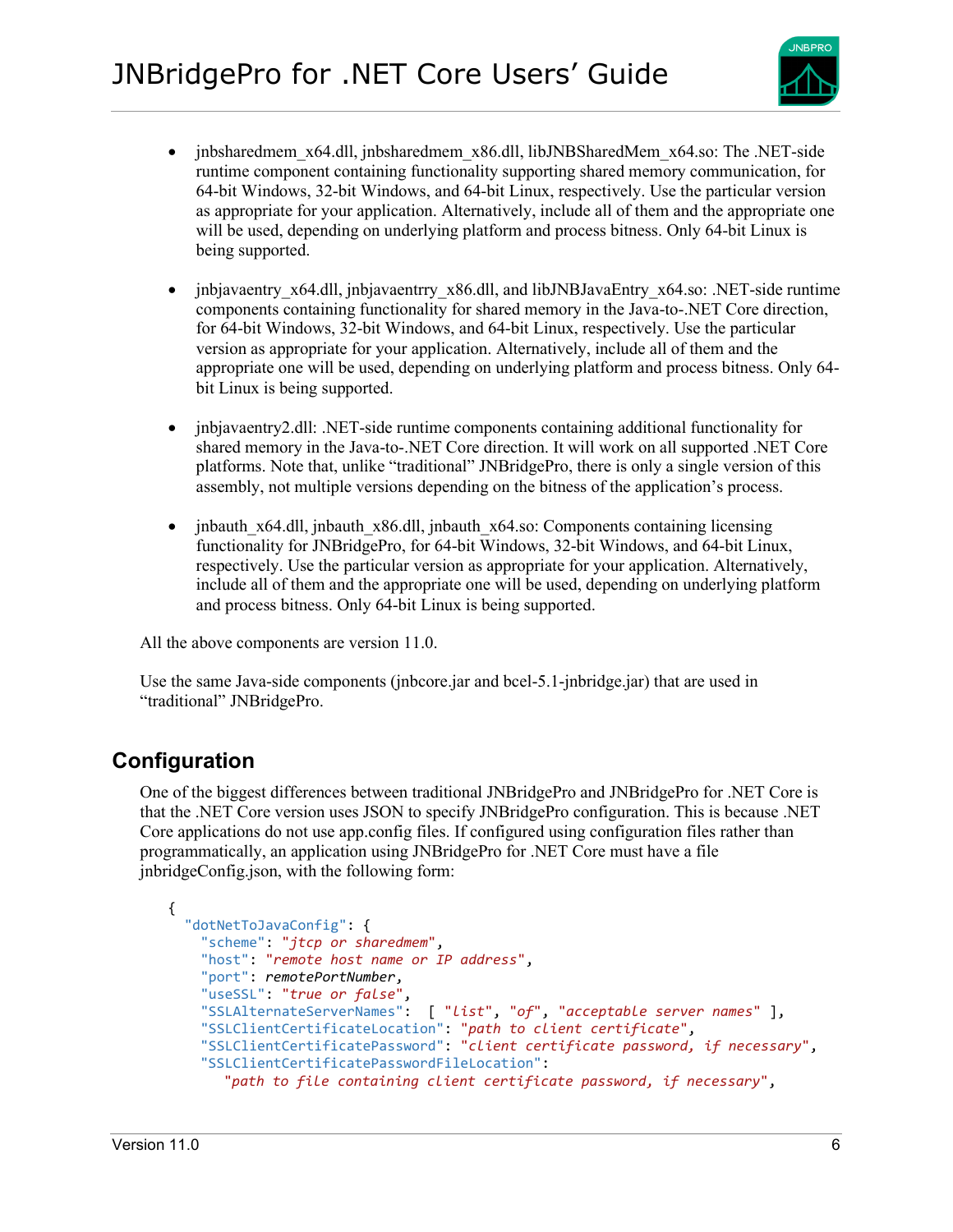

```
 "jvmOptions": [ "list", "of", "jvm options" ],
     "jvm": "path to jvm.dll if using shared memory",
     "jvm32": "path to 32-bit jvm.dll if using shared memory",
     "jvm64": "path to 64-bit jvm.dll if using shared memory",
     "jnbcore": "path to jnbcore.jar",
     "bcel": "path to bcel-5.1-jnbridge.jar",
     "classpath": "semicolon-separated classpath"
 },
 "javaToDotNetConfig": {
     "scheme": "jtcp",
     "port": "portNumber",
     "useSSL": "true or false",
     "certificateLocation": "path to SSL certificate",
     "useIPv6": "true or false"
     "hostIP": "IP address for which .NET side will take requests",
     "ipWhitelist": [ "list", "of", "whitelisted client addresses"],
   },
   "assemblyList": [ "list", "of", "assembly paths"],
   "tcpNoDelay": "true or false",
   "licenseLocation": {
     "host": "host",
     "port": "portNumber",
     "directory": "C:\\Program Files (x86)\\JNBridge\\JNBridgePro v11.0"
  },
  "javaSideDeclarations": [
     {
       "javaSideName": "second_PrimaryURL",
       "javaSideURL": "jtcp://localhost:8090/JNBDispatcher"
     },
\{ \{ \} "javaSideName": "js2",
       "javaSideURL": "url2"
     }
  ]
}
```
The elements above correspond directly to elements in the traditional JNBridgePro app.config file. Clearly, not all elements are necessary, and some sets of elements are mutually exclusive. See the *JNBridgePro Users' Guide* for more information on how these elements are used.

The file jnbridgeConfig.json must be in the same folder as the copy of jnbshare.dll being used by your application.

Note that, while the JSON specification does not allow for comments (a serious oversight, in our opinion), Microsoft's implementation does support comments. Everything from a '//' sequence to the end of a line is considered a comment and ignored.

Programmatic configurating using the JNBRemotingConfiguration.specifyRemotingConfiguration() APIs is also available and works the same way as it does in "traditional" JNBridgePro.

Java-side configuration works the same way as in "traditional" JNBridgePro, with one additional property that may be configured: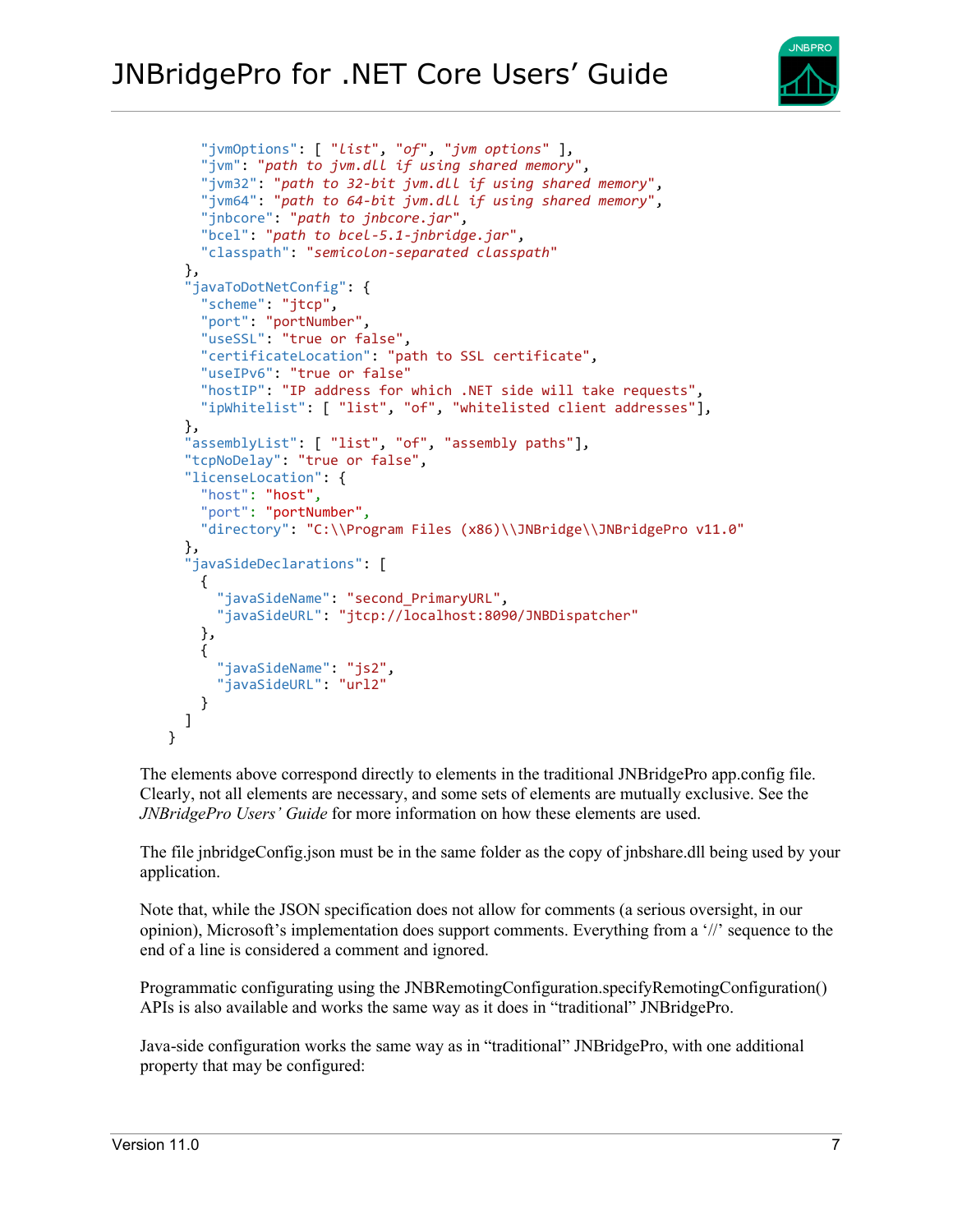

dotNetSide.coreClrPath=*path\_to\_folder\_containing\_coreClr.dll\_or\_libcoreclr.so*

Use this in Java-to-.NET Core projects that use shared memory communication. The property specifies the folder containing coreClr.dll (on Windows) or libcoreclr.so (on Linux). This is the file containing the .NET Core CLR (Common Language Runtime) implementation. For example, on Windows it could be:

dotNetSide.coreClrPath=C:/Program Files/dotnet/shared/Microsoft.NETCore.App/3.0.0

As with other paths in the Java-side configuration, use forward-slashes ('/') rather than backslashes  $(\hat{\ }')$ .

# <span id="page-7-0"></span>**.NET-side configuration file examples**

<span id="page-7-2"></span><span id="page-7-1"></span>**.NET Core-to-Java projects using TCP/binary communications**

```
{
   "dotNetToJavaConfig": {
     "scheme": "jtcp",
     "host": "remote host name or IP address",
     "port": remotePortNumber,
    "useSSL": "true or false", // optional.
                                   // If true, additional properties are
                                   // necessary
   },
  "tcpNoDelay": "true or false", // optional
   "licenseLocation": { // use host/port, or directory, but not both
 "host": "host",
 "port": "portNumber",
     "directory": "C:\\Program Files (x86)\\JNBridge\\JNBridgePro v11.0"
   },
   javaSideDeclarations": [ // optional: only use with multiple Java sides
     {
       "javaSideName": "second_PrimaryURL",
       "javaSideURL": "jtcp://localhost:8090/JNBDispatcher"
     },
     {
       "javaSideName": "js2",
       "javaSideURL": "url2"
     }
   ]
}
```
**Example .NET Core-to-Java projects using shared memory communications (Windows)**

```
{
  "dotNetToJavaConfig": {
    "scheme": "sharedmem",
    "jvmOptions": [ "list", "of", "jvm options" ], // optional
      // if jvm32 and jvm64 are both used, the one of the
```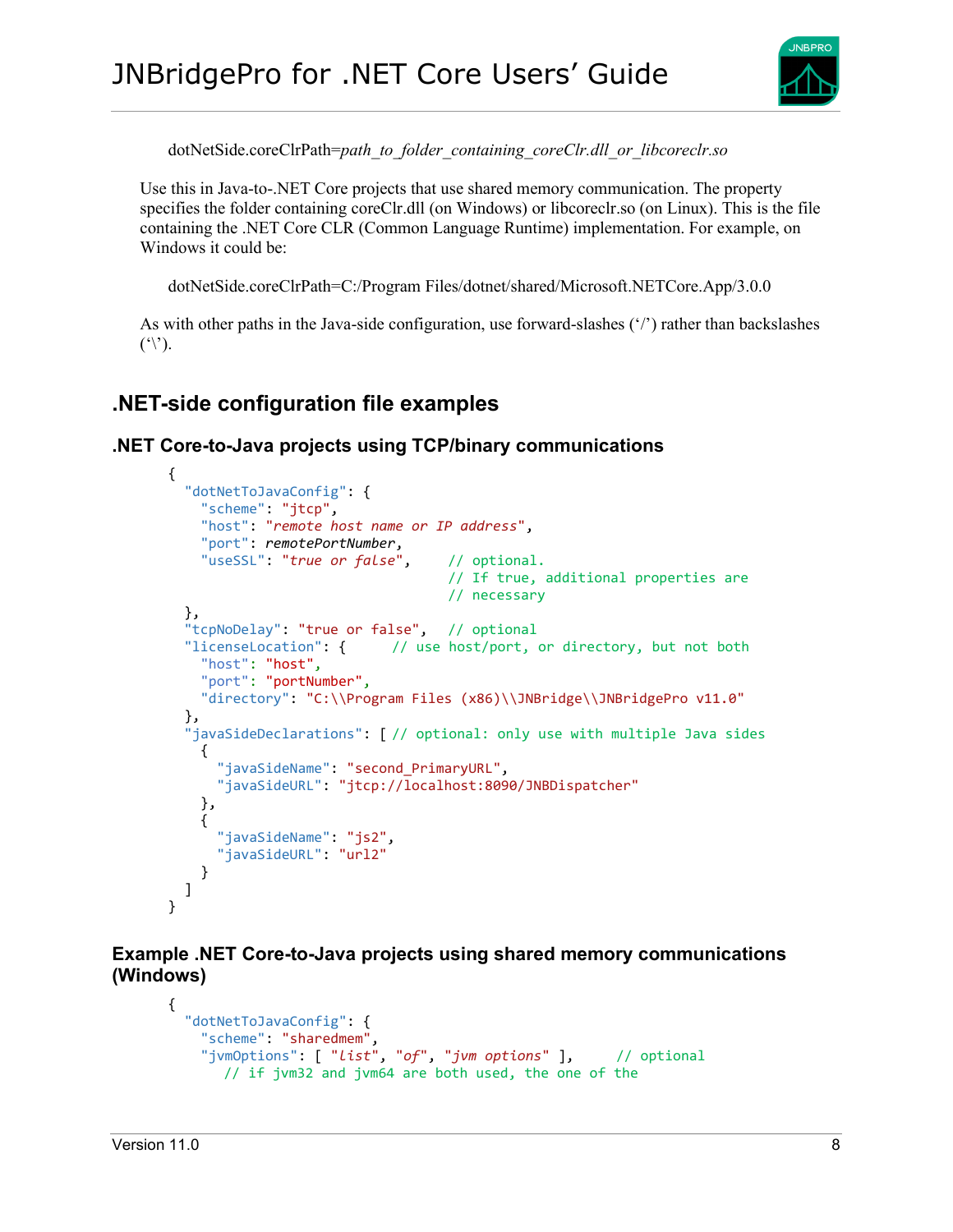

```
// appropriate process bitness will be used.
       // jvm is available for backward compatibility, but is deprecated
     "jvm": "path to jvm.dll ",
     "jvm32": "path to 32-bit jvm.dll",
     "jvm64": "path to 64-bit jvm.dll ",
     "jnbcore": "path to jnbcore.jar",
     "bcel": "path to bcel-5.1-jnbridge.jar",
     "classpath": "semicolon-separated classpath"
  },<br>"licenseLocation": {
                          // use host/port, or directory, but not both
     "host": "host",
     "port": "portNumber",
     "directory": "C:\\Program Files (x86)\\JNBridge\\JNBridgePro v11.0"
   }
}
```
#### <span id="page-8-0"></span>**Example .NET Core-to-Java projects using shared memory communications (Linux)**

```
{
   "dotNetToJavaConfig": {
     "scheme": "sharedmem",
     "jvm64": "/usr/lib/jvm/java-8-openjdk-amd64/jre/lib/amd64/server/libjvm.so",
     "jnbcore": "/home/myName/N2JProject/netcoreapp3.0/jnbcore.jar",
     "bcel": "/home/myName/N2JProject/netcoreapp3.0/bcel-5.1-jnbridge.jar",
     "classpath": 
"/home/myName/N2JProject/netcoreapp3.0/Java:/home/citrin/Downloads/netcoreapp3.0/Java
2nd Proxy"
 },
 "licenseLocation": {
     "directory": "/home/myName/N2JProject/netcoreapp3.0"
  }
}
```
#### <span id="page-8-2"></span><span id="page-8-1"></span>**Java-to-.NET Core projects using TCP/binary communications**

```
{
   "javaToDotNetConfig": {
     "scheme": "jtcp",
     "port": "portNumber",
     "useSSL": "true or false",
     "certificateLocation": "path to SSL certificate",
     "useIPv6": "true or false"
     "useClassWhiteList": "true or false",
     "classWhiteListFile": "path to class whitelist file",
   },
   "assemblyList": [ "list", "of", "assembly paths"],
  "tcpNoDelay": "true or false", // optional
   "licenseLocation": { // use host/port, or directory, but not both
     "host": "host",
     "port": "portNumber",
     "directory": "C:\\Program Files (x86)\\JNBridge\\JNBridgePro v11.0"
  }
}
```